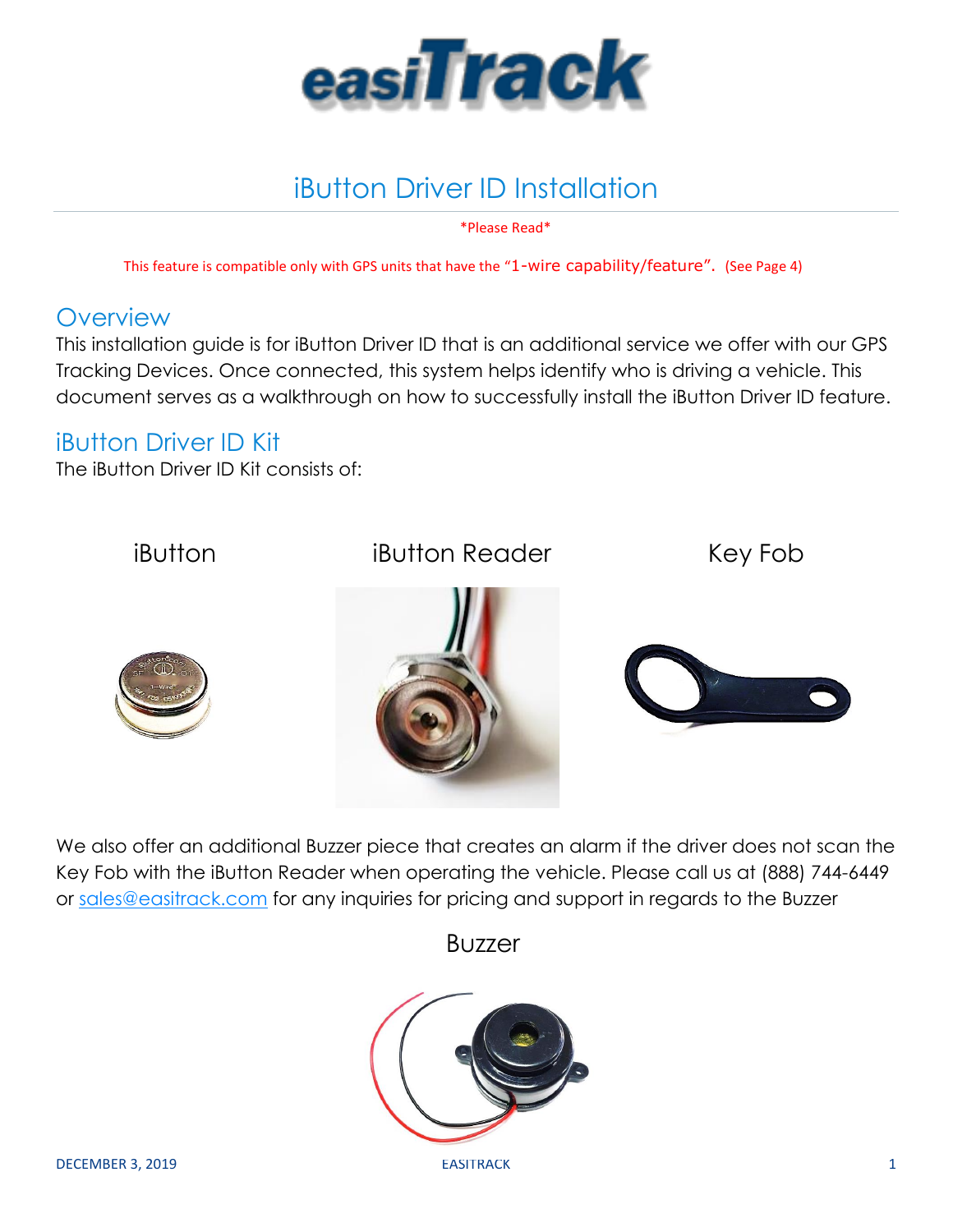

#### Installation inside the Platform

First, Create and Assign all iButton IDs in the GPS Tracking Platform. The iButton ID can be found on the topside of the iButton containing 12 characters in the center. It is important to remember which iButton ID and Key Fob is assigned to each driver.

**Step 1)** Login your account on our platform: [https://easitrack.net/login.html.](https://easitrack.net/login.html)

**Step 2)** Go to Settings.

**Step 3)** Under "Company Settings" on the left sidebar, Select "iButtons".

**Step 4)** Then click "New iButton."

**Step 5)** Enter the iButton ID.

**Step 6)** In Type field, select "Touch N Go."

**Step 7)** Select the Driver to assign iButton Key Fob to.

If you do not have Drivers already created, please go to "Users", Select "New User" button. Fill out the fields necessary and be sure to select the checkbox for "Is Driver?". Access Levels can also be assigned accordingly.

**Step 8)** Click "Save"

#### Installation outside the Platform

**Step 1**) Connect The iButton reader to the existing GPS tracking device wire harness

**Step 2**) Place iButtons inside all Key Fobs

**Step 3**) Installation is Complete

Please note that some existing wire harnesses may not contain a wire populated in the PIN 19 (LED) location. A wire will be provided for these cases. (See Page 4 for more information).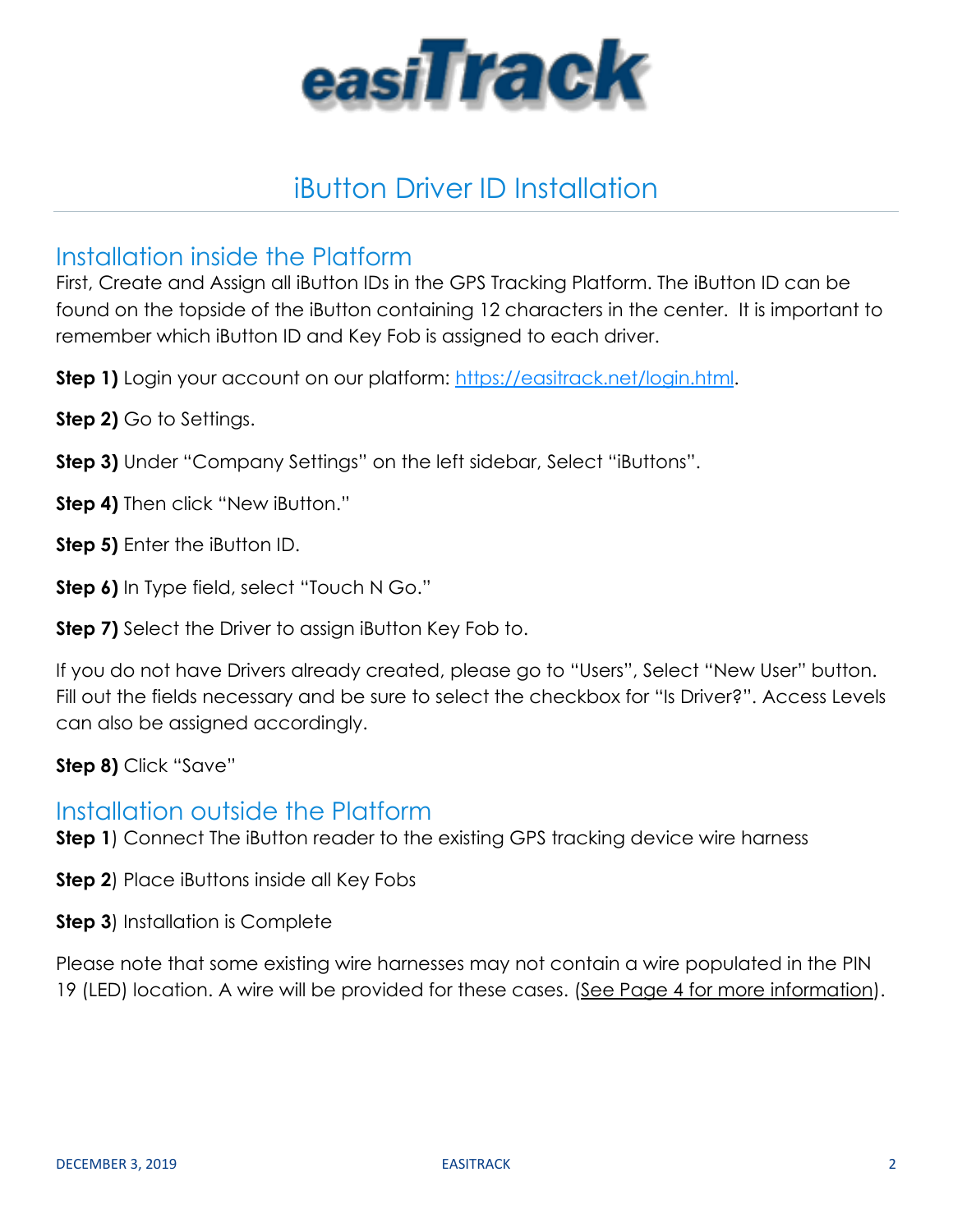

#### Observe the Following Behaviors after Installation:

**1)** The LED light on the reader will be lit indicating that it is ready. The LED light will be on whether the ignition is on or off

**2)** Next, make sure the vehicle's ignition is off and has been for 60 seconds or more.

**3)** Now, turn the vehicle's ignition on. A short buzz from the buzzer should be heard reminding the driver to have the Key Fob read. If after 30 seconds of the ignition coming on and the Key Fob is not being read, the buzzer will come on and stay on until the Key Fob is read or the ignition turns off. Verify this behavior.

**4)** When a Key Fob is placed on the reader and removed, the LED will flash several times indicating a good read. The busser (if buzzing) should be silenced within a few seconds of the Key Fob being read.

**NOTE:** The default configuration will automatically log out a driver fob after 60 seconds of the ignition being off.

#### \*Please Read\*

\*\*\* EasiTrack makes information available on its web site to enhance customer knowledge and promote a better understanding of the hardware and its setup and configuration. When applicable, EasiTrack recommends using a professional installer with knowledge of car electronics\*\*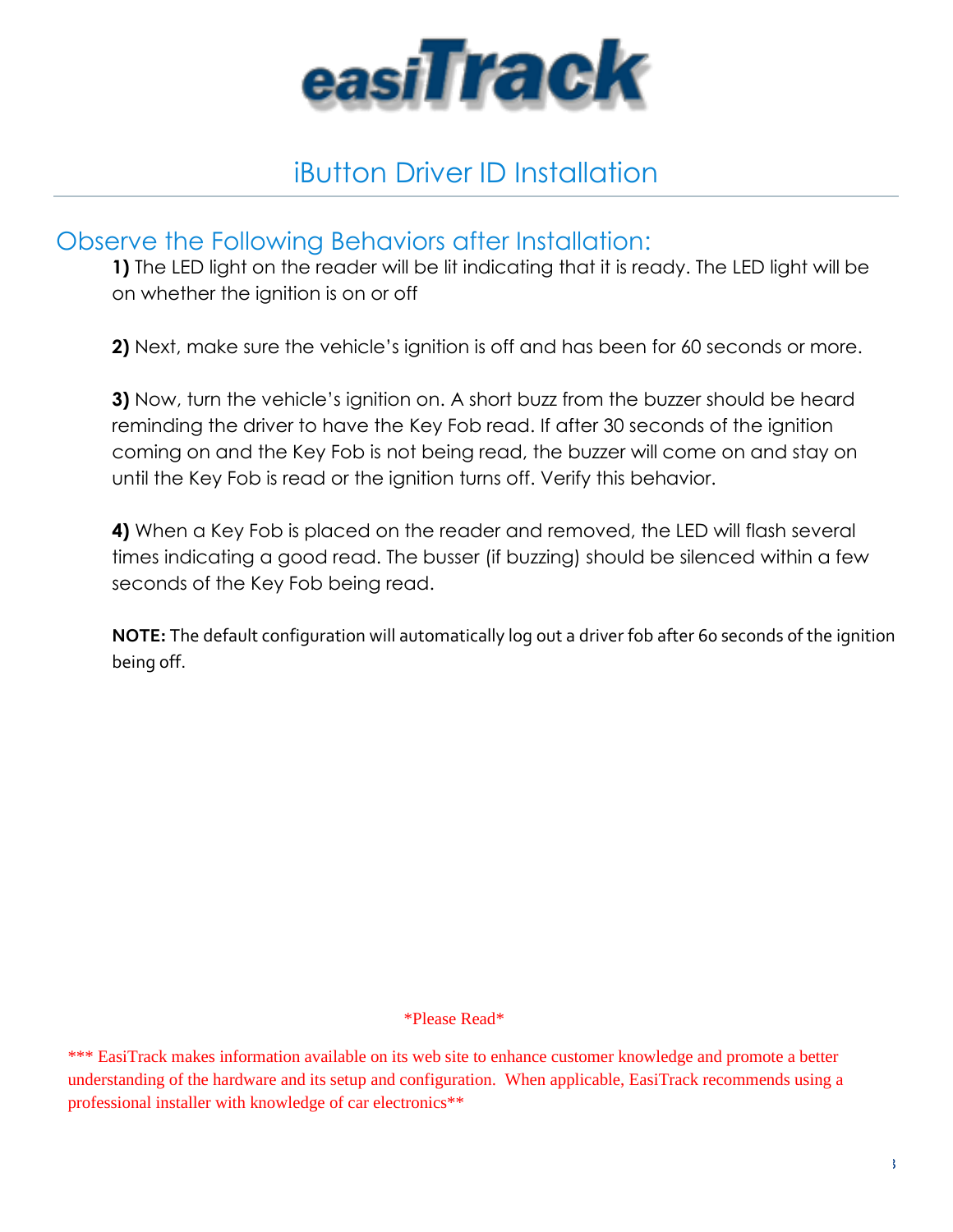

### Driver ID iButton, LED, and Buzzer Wire Diagram